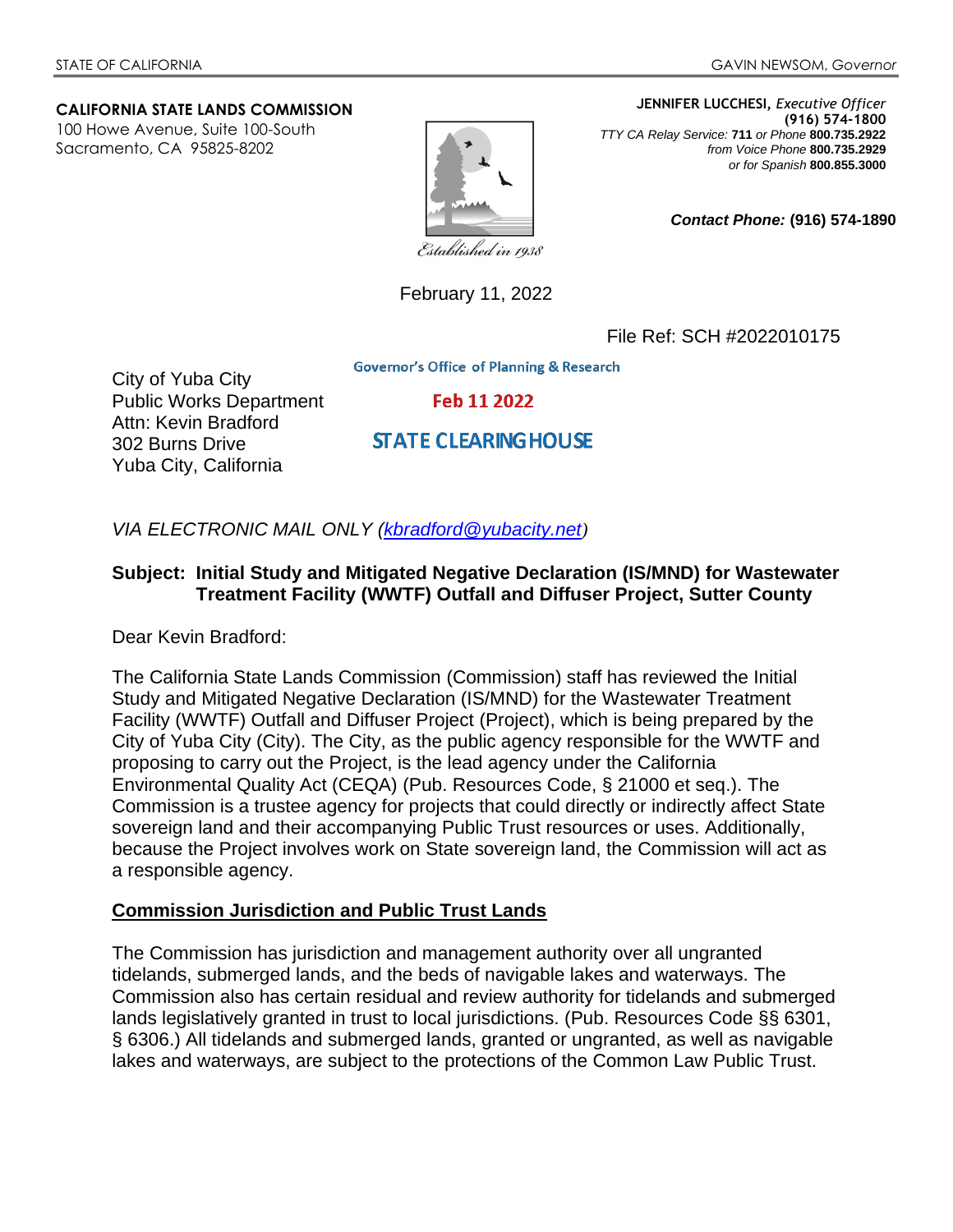As general background, the State of California acquired sovereign ownership of all tidelands and submerged lands and beds of navigable lakes and waterways upon its admission to the United States in 1850. The State holds these lands for the benefit of all people of the State for statewide Public Trust purposes, which include but are not limited to waterborne commerce, navigation, fisheries, water-related recreation, habitat preservation, and open space. On tidal waterways, the State's sovereign fee ownership extends landward to the ordinary high-water mark, which is generally depicted by the mean high tide line, except for areas of fill or artificial accretion or where the boundary has been fixed by agreement or a court. On navigable non-tidal waterways, including lakes, the State holds fee ownership of the bed of the waterway landward to the ordinary low water mark and a Public Trust easement landward to the ordinary highwater mark, except where the boundary has been fixed by agreement or a court decision. Such boundaries may not be readily apparent from present day site inspections.

The Feather River, at the Project location, is State sovereign land landward to the ordinary low-water mark, and the State holds a Public Trust easement imbued on lands between the ordinary low-water mark and the ordinary high-water mark. A lease for the use of sovereign land will be required from the Commission for any portion of the proposed and existing improvements encroaching on State sovereign land.

# **Project Description**

The City proposes to construct a new outfall pipeline and diffuser to meet the City's objectives and needs; the Project would replace the existing outfall pipeline and diffuser that had been damaged.

From the Project Description, Commission staff understands that the Project would include the following components that have potential to affect State sovereign land:

- Project Component 1. Approximately 2 miles of new outfall pipeline, beginning at the bifurcation station and ending at the new diffuser.
- Project Component 2. Diffuser structure consisting of 250 feet of new 36-inchdiameter welded steel pipe buried within the Feather River, and sixteen 12-inchdiameter risers with ports extending above the riverbed.

## **Environmental Review**

Commission staff requests that the City consider the following comments on the Project's IS/MND, to ensure that impacts to State sovereign land are adequately analyzed for the Commission's use of the IS/MND when considering a future lease application for the Project.

## General Comments

1. Project Description: It is unclear in the Project Description if the trenching done in the river will require any temporary diversion of water. Please clarify what methods will be used to divert water during in-water work if it is necessary.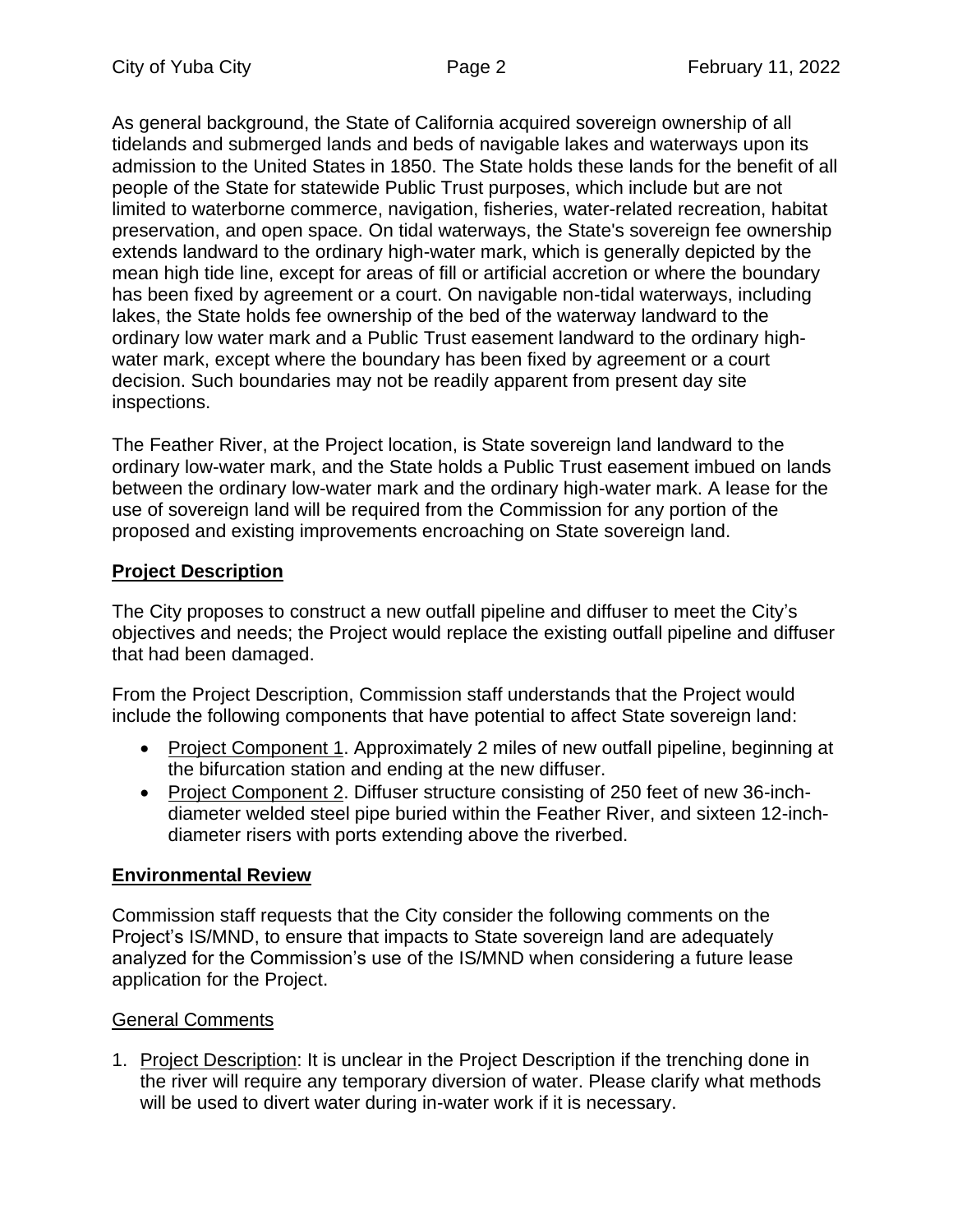2. Based upon information in the IS/MND, staff understands the City is proposing to abandon in place an old/damaged pipeline and diffuser. The portions of these improvements extending onto State sovereign land in the Feather River are not currently under lease. Because they will no longer be in operation, staff requests full removal of these improvements from State sovereign land. Any portion of these improvements remaining on State sovereign land will require authorization under a lease until they are completely removed. In addition, the IS/MND will need to include an analysis comparing the feasibility of full removal to full or partial abandonment of the improvements.

## Climate Change

3. The climate crisis is impacting State-owned lands and resources under the Commission's jurisdiction. With this in mind, the City should consider discussing in the Project Description if and how various Project components might be affected by climate change and whether "resilient" designs have been incorporated, especially since the outfall pipeline and diffuser have been damaged in the past. Due to the nature and location of the Feather River, these lands and resources are vulnerable to a range of natural events, such as extreme storms events or drought, which could damage the new outfall pipeline and diffuser. As individual Projects are designed and evaluated, attention should be given to climate change projections to ensure the structures' designs are sufficient to ensure function, safety, and protection of the environment over the expected life of the structure. Governor Brown issued Executive Order B-30-15 in April 2015, which directs state government to fully implement the Safeguarding Plan and factor in climate change preparedness in planning and decision making. Please note that when considering a lease application, Commission staff will: (1) request information from applicants concerning the potential effects of climate change on their proposed projects; (2) if applicable, require applicants to indicate how they plan to address climate change and what adaptation strategies are planned during the projected life of their projects; and (3) where appropriate, recommend project modifications that would eliminate or reduce potentially adverse impacts from climate change, including adverse impacts on public access.

## Cultural Resources

4. Title to Resources Within Commission Jurisdiction: The IS/MND should state that the title to all abandoned shipwrecks, archaeological sites, and historic or cultural resources on or in the tide and submerged lands of California is vested in the State and under the jurisdiction of the Commission (Pub. Resources Code, § 6313). Commission staff requests that the City consult with Staff Attorney Jamie Garrett should any cultural resources on state lands be discovered during construction of the proposed Project.

Staff requests that the following statement be included in the IS/MND's Mitigation Monitoring Program: "The final disposition of archaeological, historical, and